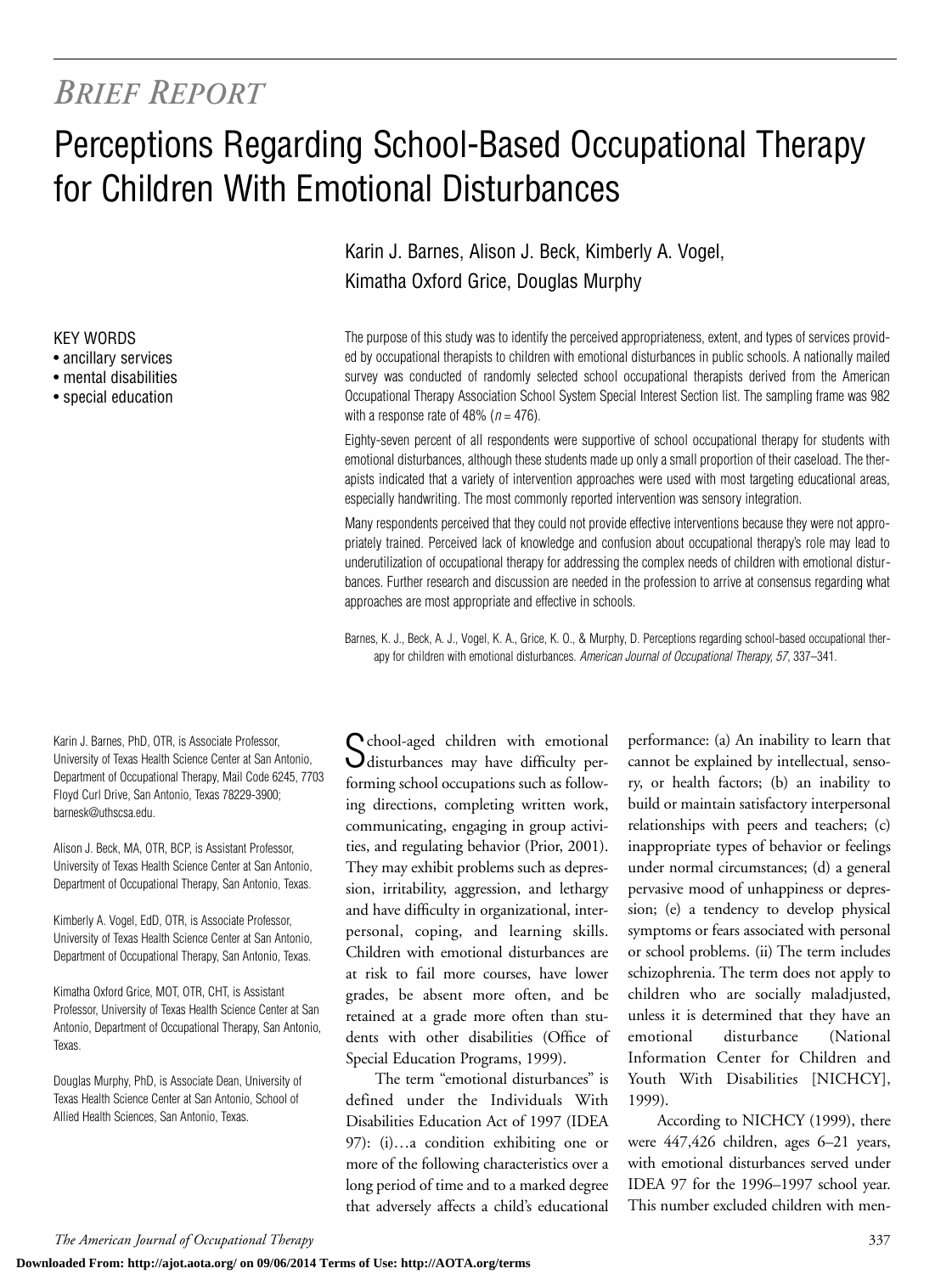tal retardation, autism, and traumatic brain injury. Unfortunately, children with emotional disturbances are often not identified under IDEA 97 as being eligible for special education or related services or both (including occupational therapy) until the effects of their disabilities become significant (Office of Special Education Programs, 2000). Additionally, fewer children with emotional disturbances (23.5%) were placed in regular classrooms than all other disability types (45.4%) in 1996 (U.S. Department of Education, 1999). Despite research indicating intervention can be effective with these children, many schools and communities are not prepared to meet their needs (Florey, 1998; Office of Special Education Programs, 2000; U.S. Public Health Service, 2000).

Occupational therapy has historically incorporated psychosocial dimensions into holistic perspectives for intervention across all age groups. Occupational therapists consider how psychosocial factors, among others, contribute to clients' occupations (Fidler, 1995; Henry & Coster, 1996). Thus, school system occupational therapists have the potential to assist students with emotional disturbances that adversely affect the students' performance (Grove, 2002).

Yet, occupational therapy literature is insufficient in addressing issues related to children with emotional disturbances in the school systems (Johansson, 1999a). Textbooks commonly used in occupational therapy curricula across the country appear to contain less information on interventions for children with psychosocial problems than other developmental disorders. Additionally, a Robert Wood Johnson Foundation study (1988) found that occupational therapists' caseloads in special education settings were comprised mainly of children with physical impairments and mental retardation. Powell (1994) conducted a mail survey of occupational therapists in Michigan, (*n* = 136) finding that only 15% of the respondents reported treatment of students with psychosocial difficulties. School system occupational therapists appear to be focusing on interventions related to handwriting, sensory awareness–processing, gross and fine motor skills, and perceptual skills (Clark, 2001; Johansson, 1999a). Grove (2002) indicated

that children with psychosocial disorders may be overlooked due to large occupational therapy caseloads, lack of other professionals' knowledge about occupational therapy's potential contributions, and occupational therapists' anxiety about addressing these problem areas. There is little research to provide support for evidencebased occupational therapy practice for children with emotional disturbances (Jackson, 2001; Lougher, 2001; Sholle-Martin & Alessi, 1990).

Occupational therapy's claim to work with the whole person (Olson, 2001) may erode in pediatric practice if mental health issues are ignored (Sholle-Martin & Alessi, 1990). Florey (1989) indicated that school occupational therapists might lose opportunities to work with children with emotional disturbances. However, occupational therapists are becoming aware of the need to provide interventions for these children (Jackson, 2001; Johansson, 1999b).

The extent to which school occupational therapy services are provided for children with emotional disturbances and the types of services provided are not known due to lack of research. The purpose of this study was to identify the perceived appropriateness, extent, and types of services provided by school occupational therapists to this group of children. We sought to identify treatment approaches utilized by occupational therapists who actually provided services to students with emotional disturbances. Our study also addressed possible obstacles to school occupational therapy for children with emotional disturbances, based on the assertions in the occupational therapy literature that occupational therapy is underutilized yet has much to offer this population. Research questions were:

- 1. What is the percentage of students with emotional disturbances that comprise the occupational therapy caseloads?
- 2. What are occupational therapy interventions and service delivery approaches used for children with emotional disturbances and the performance areas addressed by interventions?
- 3. How do respondents perceive appropriateness of school occupational therapy interventions for children with emotional disturbances?
- 4. What are the respondents' perceptions of their educational preparation and their needs for further continuing education for services for this population?
- 5. What do the respondents perceive to be obstacles to occupational therapy for students with emotional disturbances?

## Method

A national survey was conducted using a questionnaire, "School Occupational Therapy Practice for Students with Emotional Disturbances Questionnaire." The research methods followed the mail questionnaire procedures suggested by Babbie (1990). Three phases were used: A prenotification phase, data collection phase (mailing of questionnaires) and a follow-up phase (a second mailing of questionnaires to nonrespondents and a final postcard to remaining nonrespondents). The prenotification cards were mailed in December 2000 and the last questionnaires were received in March 2001.

The American Occupational Therapy Association (AOTA) provided a computergenerated list of randomly selected members of the AOTA School System Special Interest Section who indicated that their primary employment was in public schools. The sampling frame was 982. A sample size of  $n = 400$  was needed for a 5% tolerated error at a 95% confidence level (Rubenstein, 1995). The number of actual respondents was 476.

## *Instrumentation and Development*

The questionnaire, "School Occupational Therapy Practice for Students with Emotional Disturbances Questionnaire" was a 16-item instrument. Items 1–3 were questions concerning the therapist's employment in school systems and percentage of students with the diagnosis of emotional disturbance on caseloads. If a respondent served students with emotional disturbances, then he or she was asked to respond to items 4–10, concerning performance areas and components addressed and treatment approaches used. All respondents were asked to answer items 11–16 about their views of school occupational therapy for children with emotional disturbances, views about educational prepara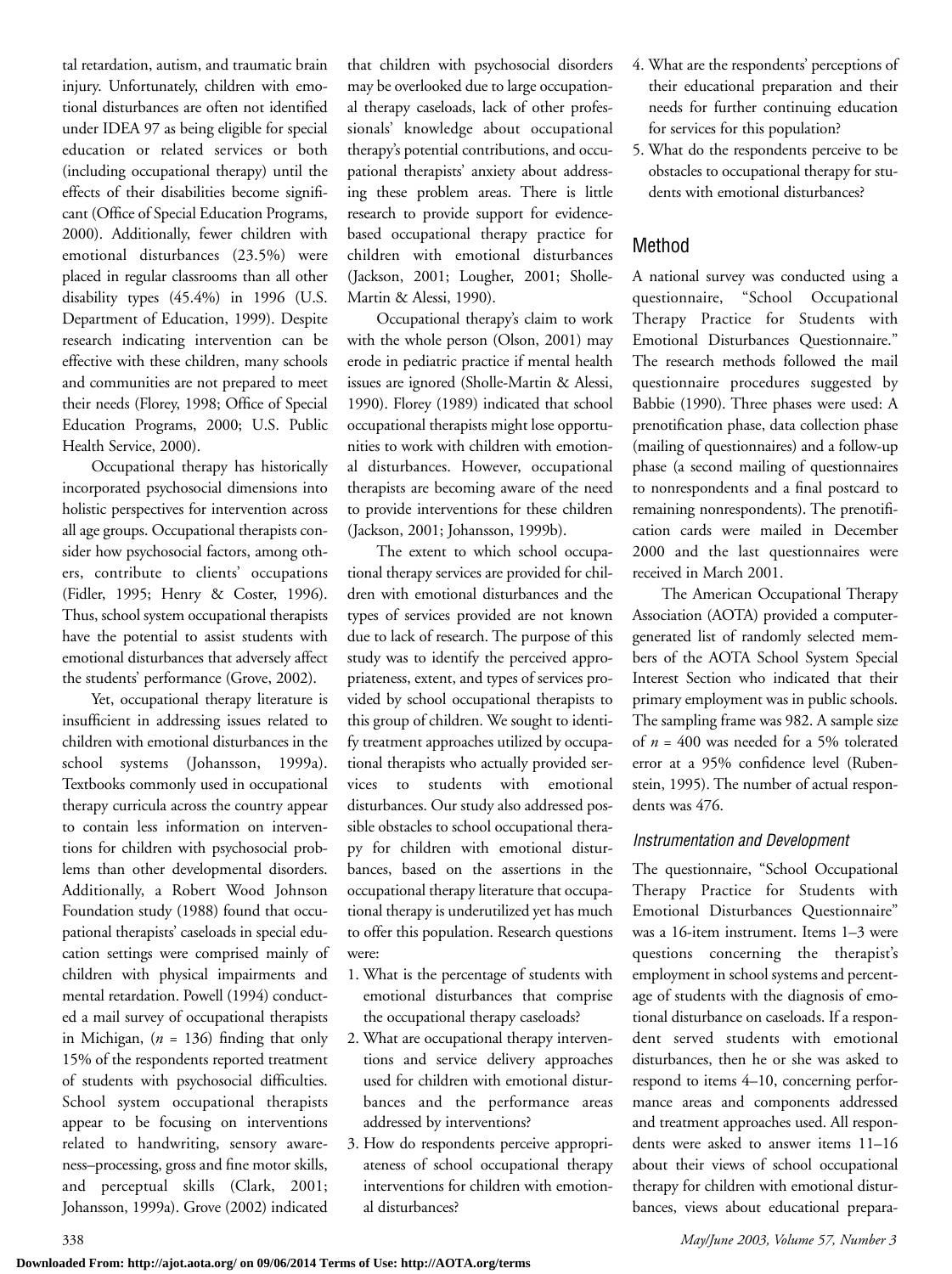tion, and obstacles to school occupational therapy for this population.

The questionnaire was developed because a literature review indicated no available instruments for this topic. It was developed by four occupational therapists with expertise in public school-based and psychosocial occupational therapy, and by an educational psychologist with expertise in survey research methods. Accepted research procedures were conducted to ensure clarity and content validity of the instrument. Initial feedback was obtained from three experienced school occupational therapists concerning content and clarity of the questionnaire. Next, input was solicited from 17 school occupational therapists concerning their perceptions of each questionnaire item. Each therapist ranked his or her agreement regarding the importance and clarity of questionnaire items on a scale of  $1-5$   $(1 -$  strongly disagree,  $5 -$  strongly agree). Their input was positive about the importance of questionnaire items, with a range of  $3.9-4.8$  (mean = 4.5), and about the clarity of items, with a range of 3.8–4.7  $(mean = 4.3)$ .

## Results

There were 476 respondents from 49 states, which is a 48% response rate from the sampling frame of 982. Of the 476 respondents, 393 stated that they work in the public schools and, of these, 224 indicated that they worked with students with emotional disturbances. The mean percentage of students with emotional disturbance on a therapist's caseload was 10.9%. The majority of students with emotional disturbances served by occupational therapists in this study were in grades K–5 (77.2%).

#### *Occupational Therapy Interventions*

The 224 respondents who stated that they worked with students with emotional disturbances were asked to check all student performance areas and components that were addressed for these children (Table 1). Of the performance areas checked, the "traditional" academic tasks were selected most often, with Handwriting selected by 91% of respondents. Fewer respondents selected performance areas involving activities of daily living. Of the performance compo-

#### **Table 1. Percent of Therapists Addressing Various Performance Areas–Components in Occupational Therapy Intervention With Children With Emotional Disturbances (***n* **= 224).**

|                                 | Number | Percent |
|---------------------------------|--------|---------|
| Performance Areas               |        |         |
| Handwriting                     | 205    | 91.5%   |
| <b>Computer Skills</b>          | 129    | 57.6%   |
| Play-Recreation                 | 111    | 49.6%   |
| <b>Functional Communication</b> | 109    | 48.6%   |
| Student Role Performance        | 106    | 47.3%   |
| Dressing                        | 90     | 40.1%   |
| <b>Safety Procedures</b>        | 82     | 36.6%   |
| Clean-Up                        | 72     | 32.1%   |
| Grooming                        | 62     | 27.7%   |
| Eating & Drinking               | 57     | 25.4%   |
| <b>Toilet Hygiene</b>           | 48     | 21.4%   |
| <b>Functional Mobility</b>      | 44     | 19.6%   |
| Performance Components          |        |         |
| Fine Motor Control-Dexterity    | 199    | 88.8%   |
| <b>Attention Span</b>           | 183    | 81.7%   |
| Self-Control                    | 172    | 76.8%   |
| Organizational Skills           | 166    | 74.1%   |
| <b>Managing Transitions</b>     | 157    | 70.1%   |
| Interpersonal Skills            | 135    | 60.3%   |
| Social Conduct                  | 124    | 55.4%   |
| Motor Control                   | 122    | 54.5%   |
| <b>Postural Control</b>         | 108    | 48.2%   |
| Learning                        | 89     | 39.7%   |
| Memory                          | 80     | 35.7%   |

nents checked, Fine Motor–Dexterity was selected most often. The psychosocial performance components (attention span, selfcontrol, organizational skills, managing transitions, interpersonal skills, and social conduct) were selected less often but by at least 50% of the respondents.

Treatment approaches targeting educational areas were selected in the following order: School Work Tasks; Environmental Modification; Play Skills; Social Skills; and Arts and Crafts. Traditional treatment approaches were selected in the following frequency order: Sensory Integration; Visual Motor Skills; Visual Perception; and Alert Program (Williams & Shellenberger, 1994). Behavior Modification–Acquisitional Approaches was selected by 66.5% (Table 2).

Group interventions were used by 28.6% of these respondents. Group interventions most commonly used included sensory modulation groups, such as the Alert Program (Williams & Shellenberger, 1994); sensory integration groups; groups with mixed goals, such as task groups, crafts groups, and fine and gross motor groups; and direct social skills training groups, such

as friendship circles and groups for learning social cues.

#### *Designation of Provider*

The 224 respondents who provided occupational therapy services to children with emotional disturbances were asked "Who provides OT-related interventions for your students with emotional disturbances?" The majority of these respondents (68%) indicated that the teachers and occupational therapists provided services. Twenty-five percent of the respondents reported that services were provided solely by the occupational therapist. Seven percent indicated that teaching staff or other related services provided occupational therapy-related interventions.

### *Appropriateness of Occupational Therapy Services*

All respondents were asked "Do you feel it is appropriate for OT to work with students with emotional disturbances in public schools?" Of 476 total respondents, 87.4% (416) indicated that it was appropriate for school occupational therapists to work with this population. Of the 393 respondents who provided occupational therapy services in the schools, 90.1% (354) indicated this was appropriate. Finally, of those 224 respondents who actually provided occupational therapy services to students with emotional disturbances, 97.3% (218) indicated that this was appropriate. The 12.6% of the 476 total respondents who indicated occupational therapy intervention was not appropriate stated they felt occupational

#### **Table 2. Percent of Therapists Using Various Treatment Approaches With Children With Emotional Disabilities (***n* **= 224).**

|                                     | <b>Number Percent</b> |       |
|-------------------------------------|-----------------------|-------|
| Sensory Integration                 | 181                   | 80.8% |
| Visual Motor Skills                 | 171                   | 76.3% |
| <b>School Work Tasks</b>            | 155                   | 69.2% |
| Behavior Modification–Acquisitional | 149                   | 66.5% |
| <b>Visual Perception</b>            | 126                   | 56.2% |
| <b>Environmental Modification</b>   | 125                   | 55.8% |
| <b>Play Skills</b>                  | 119                   | 53.1% |
| Social Skills                       | 112                   | 50%   |
| Alert Program                       | 105                   | 46.8% |
| Arts & Crafts                       | 105                   | 46.8% |
| Home Living Tasks                   | 32                    | 14.2% |
| <b>Community Work Tasks</b>         | 23                    | 10.3% |
| <b>Violence Prevention</b>          | 20                    | 8.9%  |
| <b>Projective Techniques</b>        | 13                    | 5.8%  |
| Use of Group Interventions          | 65                    | 29%   |

**Downloaded From: http://ajot.aota.org/ on 09/06/2014 Terms of Use: http://AOTA.org/terms**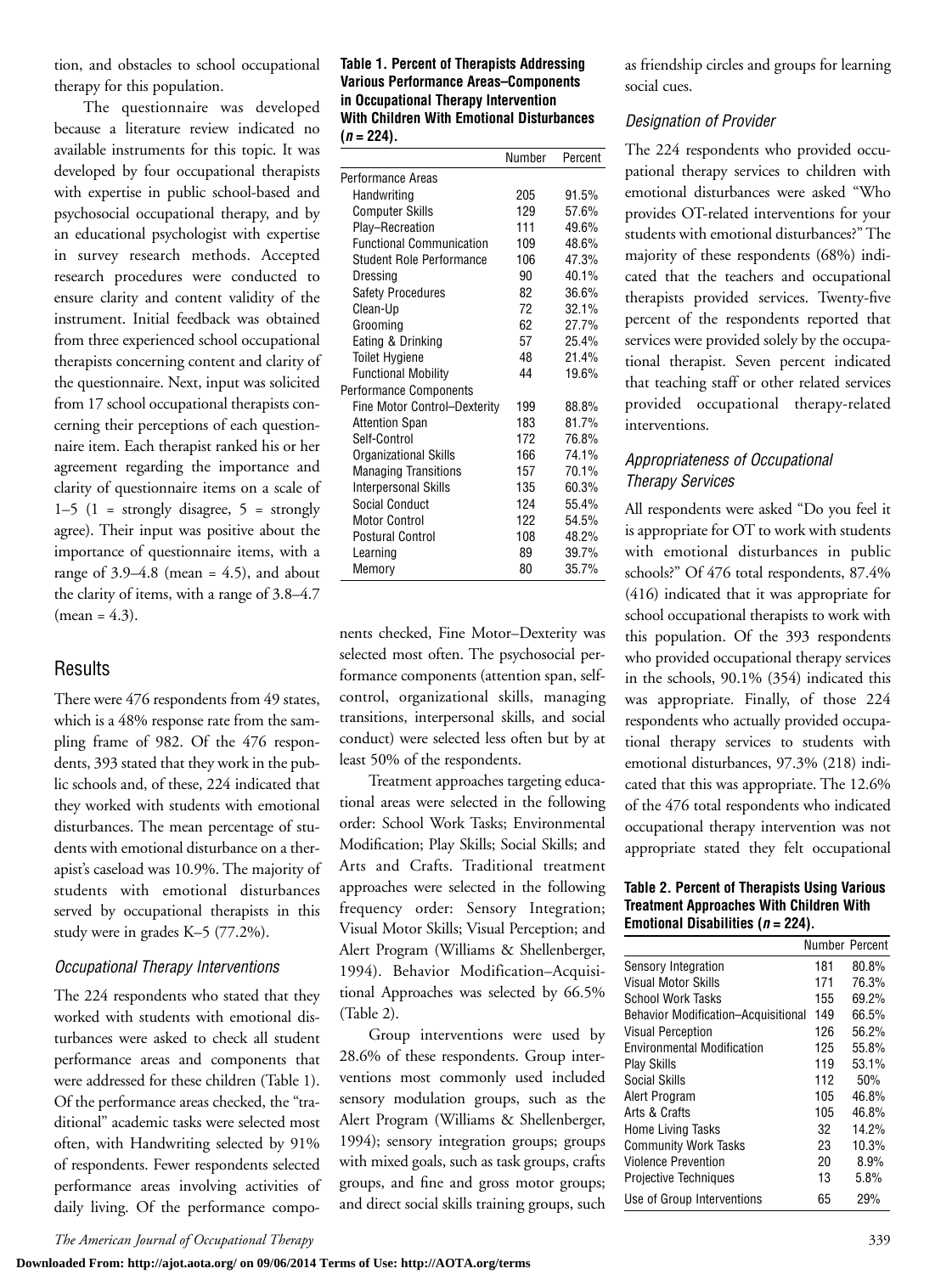therapists were not adequately trained to work with this population or that emotional disturbance alone does not warrant occupational therapy intervention.

## *Obstacles to Occupational Therapy for Students With Emotional Disturbances*

All respondents were asked to list any obstacles to providing occupational therapy services to school aged students with emotional disturbances, to which 373 respondents provided written responses. The affinities (themes) that emerged from their responses are summarized as: (1) Role confusion ("in this district OT has only historically supported handwriting"); (2) limited knowledge base ("what am I supposed to do with these children?"); (3) lack of knowledge– support from the team ("at my last job the school psychologist was very protective of his turf" and "psychologists' lack of understanding of behaviors related to sensory issues and the importance of including OT in process"); (4) administrative factors ("most OTs don't have additional time, and most school systems wouldn't pay for additional OTs"); (5) obstacles to efficient teaming ("finding the time to plan and share information with other team members is a challenge"); (6) classroom issues ("getting teachers to allow more self-calming activities with their behavioral management style of contacting [sic] behaviors"); (7) the nature of emotional disturbance ("some of my students are very violent"); (8) and difficulties with parents ("can't be reached, are unresponsive, or just not available").

## *Perceived Educational Preparation of the Respondents*

All respondents were asked "How well did your university-based OT education prepare you for intervention with children with emotional disturbances?" There were 214 responses to this question with a response range of: 19.2% felt not at all prepared, 53.7% felt somewhat prepared, 17.3% felt adequately prepared, 6.1% felt well prepared, and 3.7% felt exceptionally prepared. Over half indicated continuing education was needed for learning methods to use with this population. One third felt there was a need for textbooks, journal articles, and videos. Also of note was a need for

mentoring and networking with other therapists who work with this population.

## *Current Continuing Education*

Respondents were asked, "Please list any continuing education about this population in which you have participated." Responses (316) were tallied for continuing education content. Sensory modulation and sensory integration workshops accounted for 44% of the content of continuing education, while information about attention deficit disorder, attention deficit hyperactivity disorder, and autism was covered in 22% of the continuing education offerings. Content pertaining to specific psychosocial issues, such as child and adolescent mental health and psychosocial OT in schools, comprised 21% of the continuing education, with behavioral management and handling techniques covered in 10% of the classes. Nine percent of the respondents stated that they had not participated in any continuing education for this population because it was not offered, was too far away, or they "just didn't do it."

## *Limitations*

As with any mail questionnaire, the use of self-report brings into question the desire to report acceptable responses by the participants, which may be considered a threat to internal validity. A response rate of 48% may also be considered a limitation. Also, the sampling frame was derived from the population of school occupational therapists who were AOTA members. This can be considered a limitation for generalization because it does not represent those school occupational therapists who are not AOTA members.

## **Discussion**

Clearly, the majority of the respondents felt occupational therapy could provide a needed service to students with emotional disturbances despite the fact that these students made up a small proportion of the caseload of the respondents who did work with this population. The small proportion of caseload is in keeping with both Powell (1994) and the Robert Wood Johnson Foundation study (1988), which found fewer children with emotional disturbances on occupational therapists' caseloads in special education settings compared to those with other disabilities. This finding is of special concern because of the large number of children with emotional disturbances within special education (NICHCY, 1999). The implication is that many children who could be treated are not receiving the intervention they need. Occupational therapy leaders have called on practitioners to focus more on the "social behavior problems, violence, and suicide that are so prevalent among America's youth" (Johansson, 1999b). The philosophy of the profession supports occupational therapists working holistically with individuals' physical and psychiatric issues (Grove, 2002; Olson, 2001). The support by school occupational therapists for intervention with this population, as expressed in this study, affirms these professional beliefs. The results of this study support Sholle-Martin and Alessi (1990) findings that more evidence-based research is needed to help school therapists work with children with emotional disturbances.

The respondents indicated a range of performance areas and components that were addressed by a variety of intervention approaches. The heavy emphasis by the respondents on performance components and areas that reflected sensorimotor impairments is thought provoking. The comments of the respondents working with this population appeared to show a split concerning the focus of the interventions. Some respondents indicated a belief that occupational therapy should work directly with the psychosocial components of the disability. Others indicated that occupational therapy should work with these students only if there are other performance deficits (i.e., visual perception, fine motor, handwriting) that accompany the disability of emotional disturbance. One therapist commented, "We only get referrals in our district if the student has other difficulties such as activities of daily living, or motor, or if all else has failed!" This apparent confusion about the direction of occupational therapy intervention may be partly due to the lack of evidence-based research that supports best practices for these children and a need to understand any associations